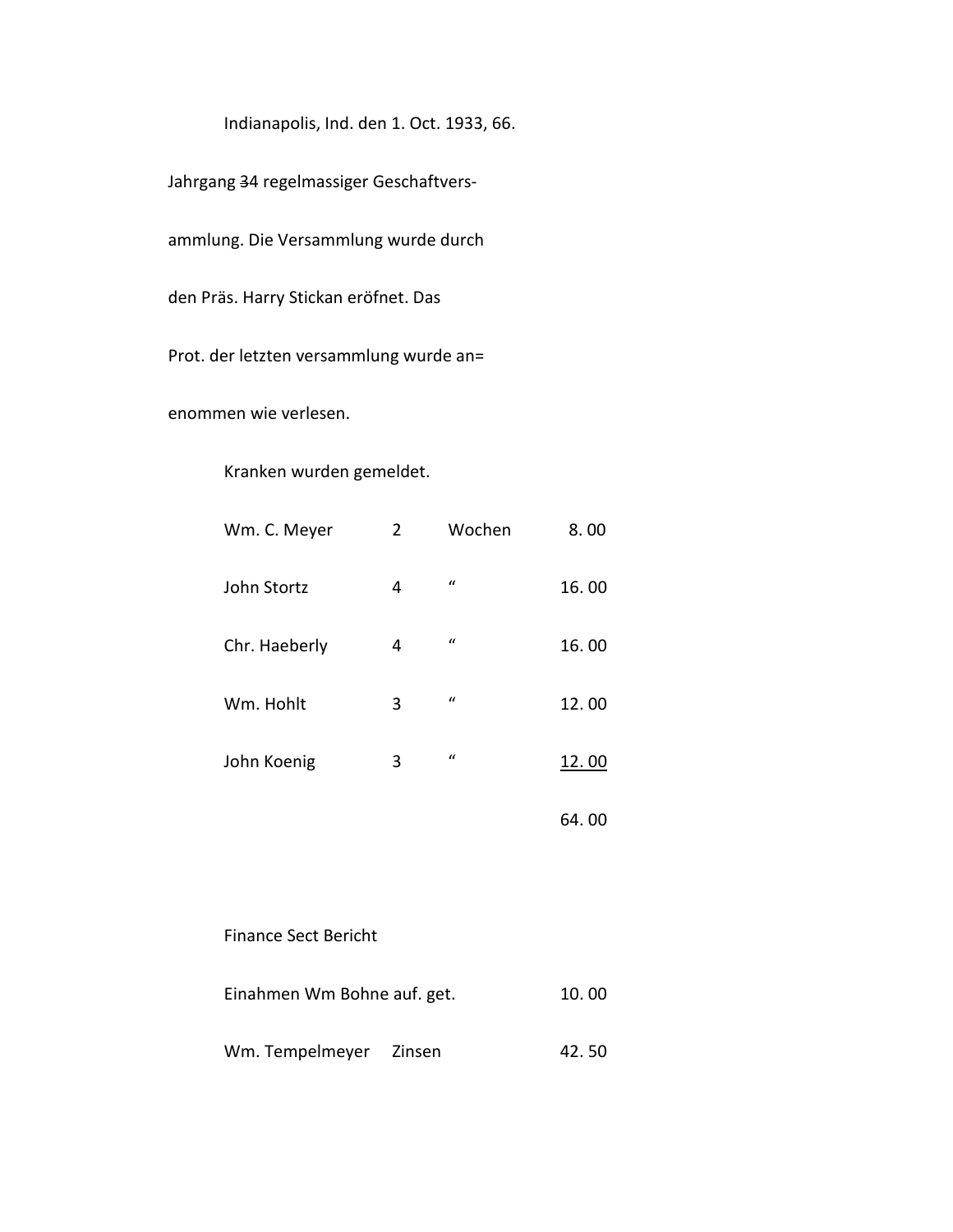| Mr. Springer für Keg Beer.  | 5.00   |        |
|-----------------------------|--------|--------|
| Beiträge                    | 64.00  |        |
|                             | 121.50 |        |
| Kassenbestand               | 173.83 |        |
| Macht                       | 295.33 |        |
| Ausgaben                    | 92.95  |        |
| <b>Bleibt Kassenbestand</b> | 202.83 | 202.38 |
|                             |        |        |
| Ausgaben Kranken geld       | 64.00  |        |
| Beamten gehalt              | 18.75  |        |
| Keg Beer                    | 5.00   |        |
| <b>Bretzels</b>             | 1.80   |        |
| Ice                         | .30    |        |
| Cigars                      | 3.10   |        |
| Macht Ausgaben              | 92.95  |        |
|                             |        |        |

Wm Bohne wurde angemeldet als Mittglied

Der Präs ernnante als untersuchungs Committe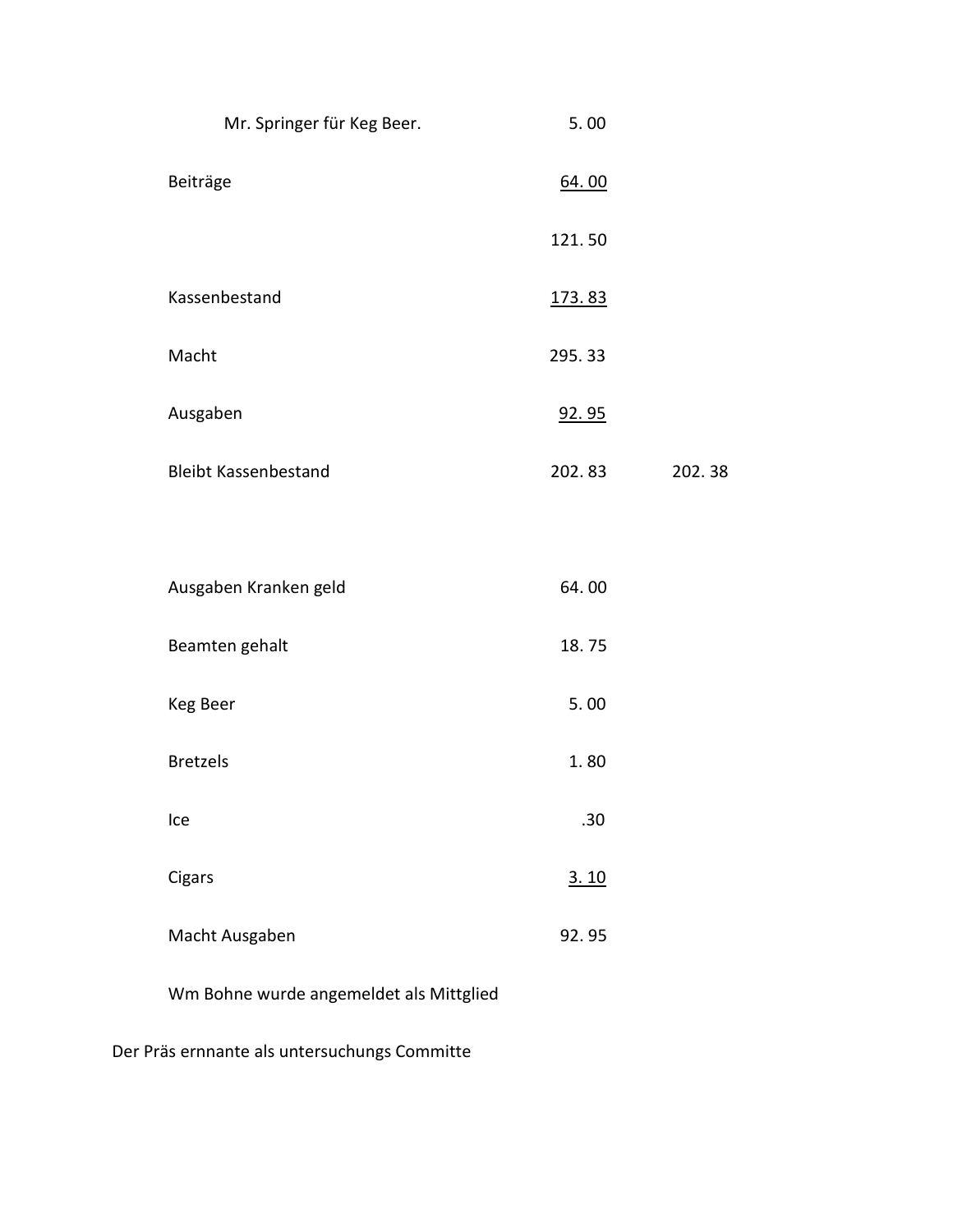Frank Freund H Doere

Es wurde der Antrag angenommen nächste

versammlung ein Keg Bier zu haben.

**Hierauf Vertagung**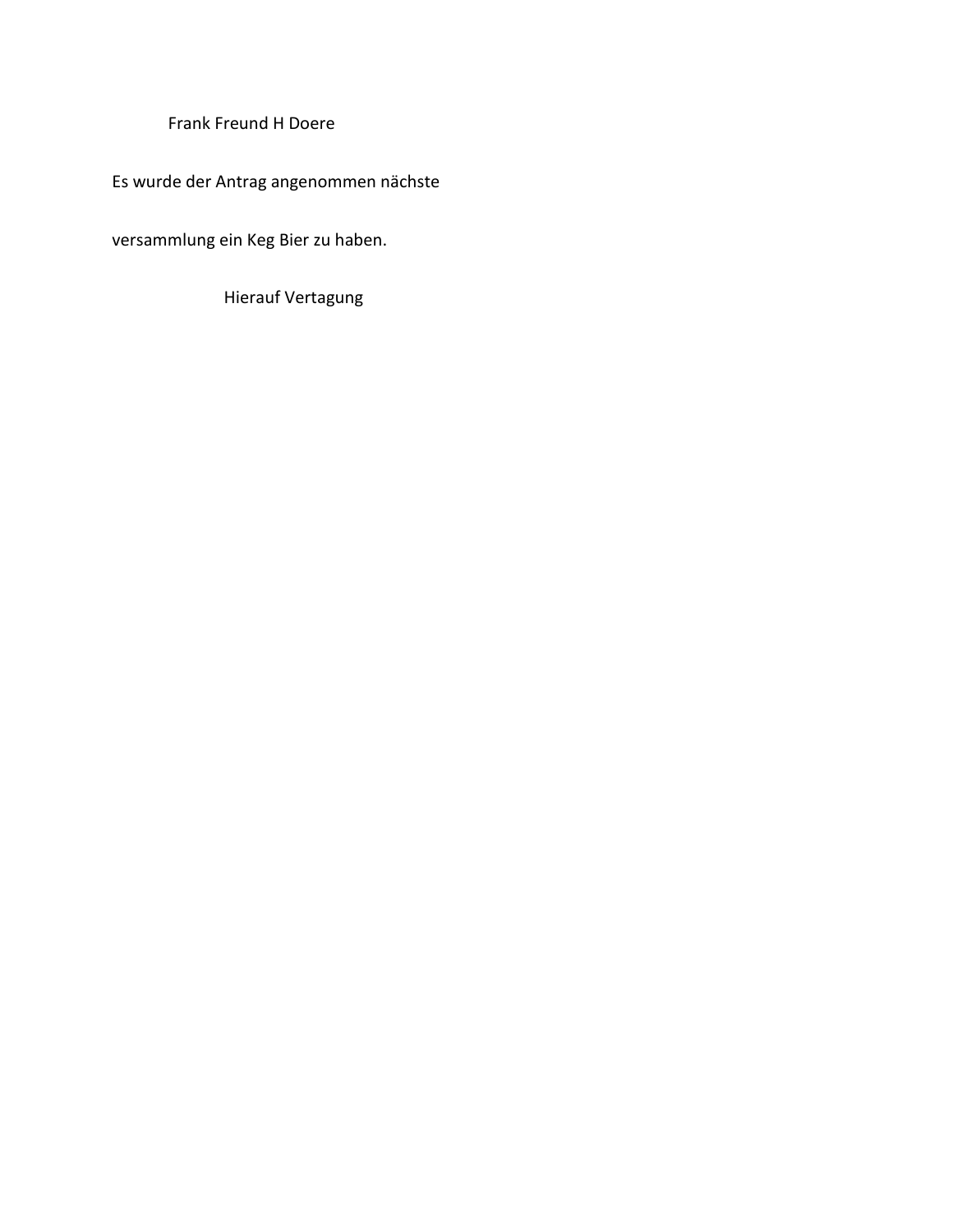Indianapolis, Indiana, October 1st, 1933

66th year,  $3<sup>rd</sup> 4<sup>th</sup>$  regular business meeting. The meeting was called to order by president Harry Stickan. Last meeting's minutes were approved as read.

The following members were report ill: Wm. C. Meyer, 2 weeks, \$8 00; John Stortz, 4 weeks, \$16 00; Chr. Haeberly, 4 weeks, \$16 00; Wm. Hohlt, 3 weeks, \$12 00; John Koenig, 3 weeks,

\$12 00.

A total of \$64 00 sick benefits.

The report of the secretary of finances:

Contributions:

| Wm. Bohne, new member fee      | 10 00  |
|--------------------------------|--------|
| Wm. Tempelmeyer, interest      | 42 50  |
| Mr. Springer, for one keg beer | 5 0 0  |
| Dues                           | 64 00  |
| [Total]:                       | 12150  |
| Treasury                       | 17383  |
| Grand total:                   | 295 33 |
| Expenditures:                  | 92 95  |